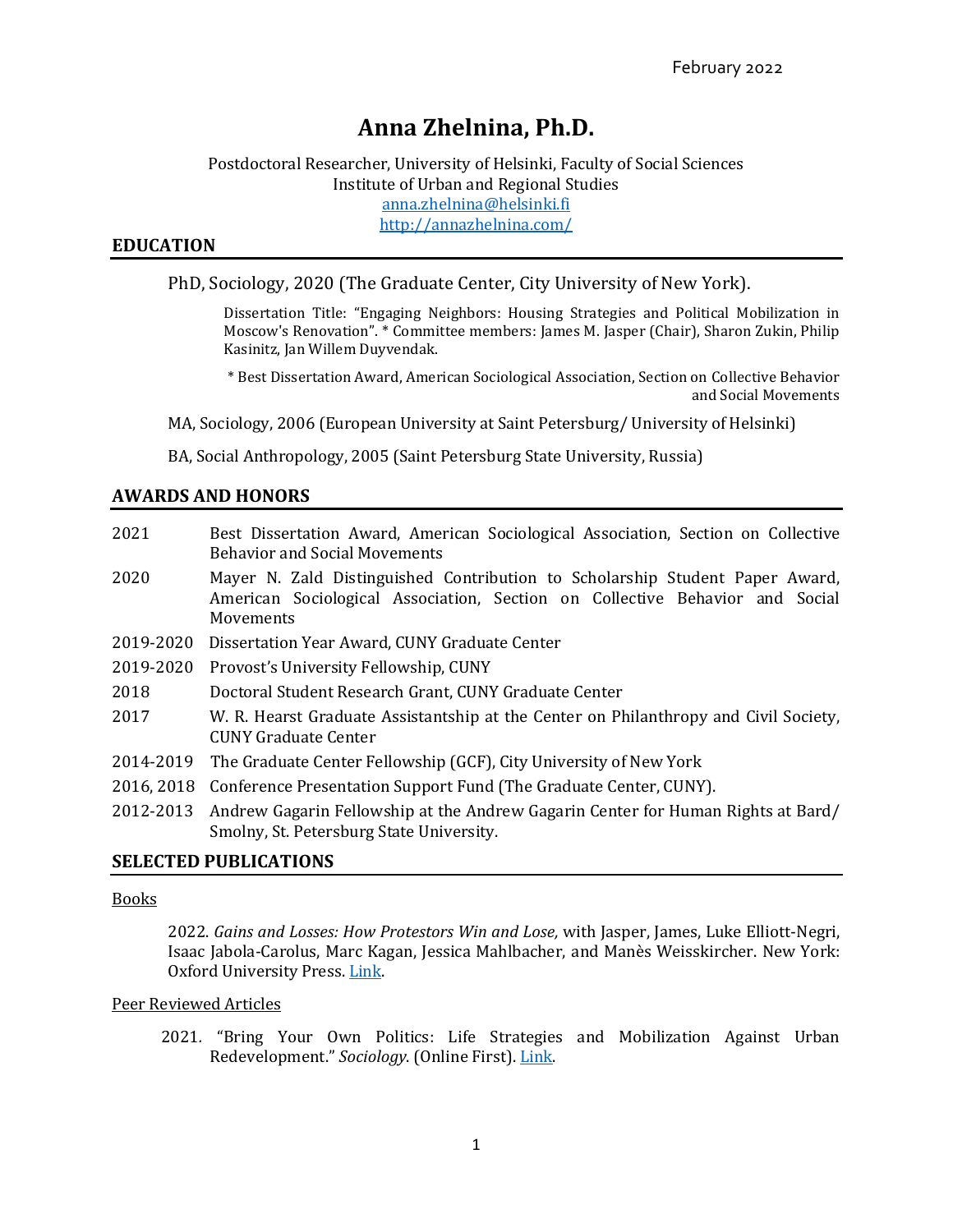- 2021. "Social Movement Gains and Losses: Dilemmas of Arena Creation." With Elliott-Negri, Luke, Isaac Jabola-Carolus, James Jasper, Jessica Mahlbacher, and Manès Weisskircher. *Partecipazione e Conflitto* 14 (3): 998–1013. [Link.](http://siba-ese.unisalento.it/index.php/paco/article/view/24480)
- 2020. "The Apathy Syndrome: How We Are Trained Not to Care about Politics." *Social Problems*, 67 (2), May 2020: 358–378. [Link](https://doi.org/10.1093/socpro/spz019) \*
	- \* Mayer N. Zald Distinguished Contribution to Scholarship Student Paper Award 2020. Collective Behavior and Social Movements Section, American Sociological Association
- 2020. "Strategic interaction sequences: the institutionalization of participatory budgeting in New York City," with Jabola-Carolus, Isaac, Luke Elliott-Negri, James M. Jasper, Jessica Mahlbacher, Manes Weisskircher. *Social Movement Studies*. 19 (5-6): 640-656. [Link.](http://www.tandfonline.com/doi/abs/10.1080/14742837.2018.1505488)
- 2019. National and Urban Politics Converge in Moscow: Will Local Activism Prevail? *Metropolitics.* October 1, 2019. [Link.](https://metropolitics.org/National-and-Urban-Politics-Converge-in-Moscow-Will-Local-Activism-Prevail.html)
- 2019. "Beyond Loyalty and Dissent: Everyday Politics in Contemporary Russia," with Karine Clément. *International Journal of Politics, Culture, and Society,* 33: 143-162. [Link.](https://link.springer.com/article/10.1007/s10767-019-9319-0)
- 2019. Introduction to the Special Issue: "Imagining a Link Between Local Activism and Political Transformation: Inventions from Russia and Eastern Europe," with Karine Clément. *International Journal of Politics, Culture, and Society,* 33: 117-124. [Link.](https://doi.org/10.1007/s10767-019-9318-1)
- 2019. "Beyond the Global North and South: contemporary studies of local activism in postsoviet Russia," with Elena Tykanova. In: Čamprag, Nebojša and Suri, Anshika (eds.): *Three Decades of Post-socialist Transition. Conference Proceedings.* Darmstadt, tuprints. [Link.](http://tuprints.ulb.tu-darmstadt.de/9222/)
- 2015. "In the District': Youth Solidarities on the Urban Periphery," with Aleksey Zinoviev and Margarita Kuleva. *Russian Education & Society* 57 (2): 84–96.
- 2014. "'Hanging Out', Creativity, and Right to the City: Urban Public Space in Russia Before and After the Protest Wave of 2011-12." *Stasis* 1: 228–59.
- 2013. "Learning to Use 'Public Space': Urban Space in Post-Soviet St. Petersburg." *The Open Urban Studies Journal* 1 (6): 57–64.
- 2011. "'It's Like a Museum Here' Here': The Shopping Mall as Public Space." *Laboratorium: Russian Review of Social Research* 3 (2): 48–69.
- 2009. "From Barakholka to Shopping Mall: Transformation of Retail Spaces in St. Petersburg." *Anthropology of East Europe Review* 27 (1): 51–64.

Work under review:

"Gender Dilemmas in a Housing Mobilization"

"Making urban futures at your kitchen table: temporality of urban redevelopment in Moscow"

#### In preparation

"Gains and Losses in the urban political field: multi-layered outcomes of mobilization in Moscow's housing controversy"

"Players and Arenas in Sustainability co-design: Case of Espoo in Finland"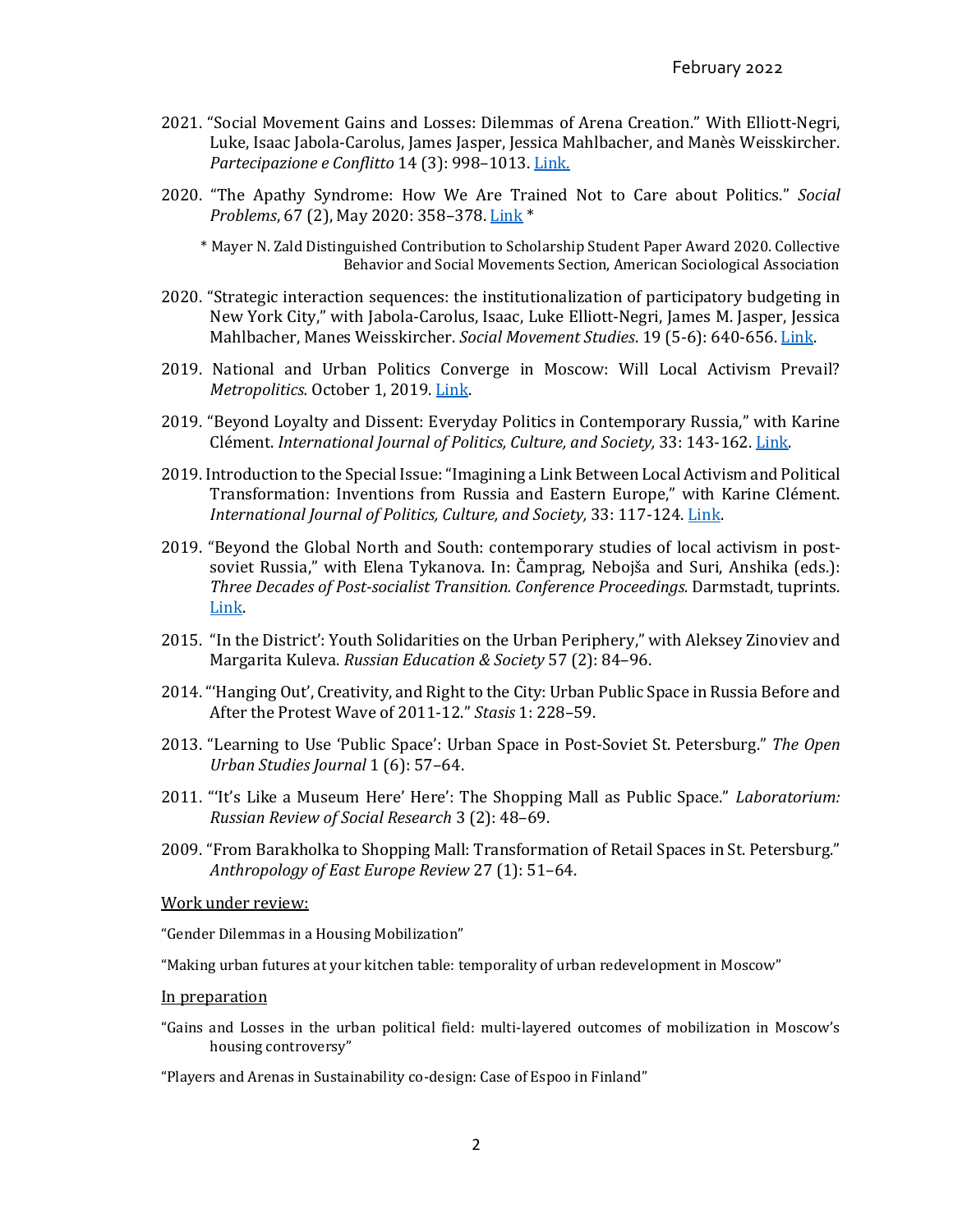#### Book Chapters

- Forthcoming. The River of Urban Resistance: Renovation and new civic infrastructures in Moscow. In *Varieties of Russian Activism: State-Society Contestation in Everyday Life*, edited by Regina Smyth, Jeremy Morris, and Andrey Semenov. Indiana University Press.
- 2022. With James Jasper. Identity and Emotions. *Oxford Handbook of Political Participation*. Maria Grasso, Marco Giugni (eds.). Oxford University Press.
- 2021. Urban Anthropology Russia. *International Encyclopedia of Anthropology*. [Link.](https://onlinelibrary.wiley.com/doi/book/10.1002/9781118924396)
- 2016. "Polittusovka An Alternative Public Space of Young Politicians in Contemporary Russia." In *Eastern European Youth Cultures in a Global Context*, 235–50. Springer.
- 2015. Citizenship of Russian Youth: The Search for an Effective Methodology," with Elena Omelchenko and Yana Krupets. In "*In Search of …" New Methodological Approaches to Youth Research*, 295-318. Cambridge: Cambridge Scholar Publishing.
- 2014. Risks and Pleasures in the Youth Activist Scenes in Contemporary Russia, with Elena Omelchenko. In *Hopeless Youth*, edited by Francisco Martinez and Pille Runnel, 119–40. Tartu: Estonian National Museum.

#### Sociological Fiction

2022. "Day X." *The Sociological Review* [Online, forthcoming]

#### Pedagogical Writing

2021. *[A Practical Guide For Teaching The Sociological Imagination.](https://cuny.manifoldapp.org/read/a-practical-guide-for-teaching-the-sociological-imagination/section/c896ca40-c095-4c36-9c90-4a39b7556100)* With Nga Than, Sebastián Villamizar-Santamaría, Karen Okigbo, and Isabel Gil-Everaert. The Teach@CUNY Handbook, The GC Teaching and Learning Center.

#### Book Reviews

- 2020. Maxim Trudolyubov. The Tragedy of Property: Private Life, Ownership and the Russian State. 2018. International Journal of Urban and Regional Research, 4. [Link.](https://doi.org/10.1111/1468-2427.12972)
- 2020. Eleonora Pasotti. Resisting Redevelopment: Protest in Aspiring Global Cities. Cambridge University Press. 2020. Mobilization.
- 2020. Michał Murawski. The Palace Complex: A Stalinist Skyscraper, Capitalist Warsaw, and a City Transfixed. Indiana University Press. 2019. Anthropological Journal of European Cultures. [Link.](https://doi.org/10.3167/ajec.2020.290211)

## **TEACHING**

- Current Qualitative Research Skills. University of Helsinki, MA program "Contemporary Societies"
- 2015-2017 Hunter College, City University of New York, NY, USA, Department of Sociology. Course: Social Movements, 2015-2017
- 2011-2014 St. Petersburg State University, Russia, Department of Liberal Arts and Sciences (Bard/ Smolny). Courses: Political Sociology, Social Movements, Qualitative Research Methods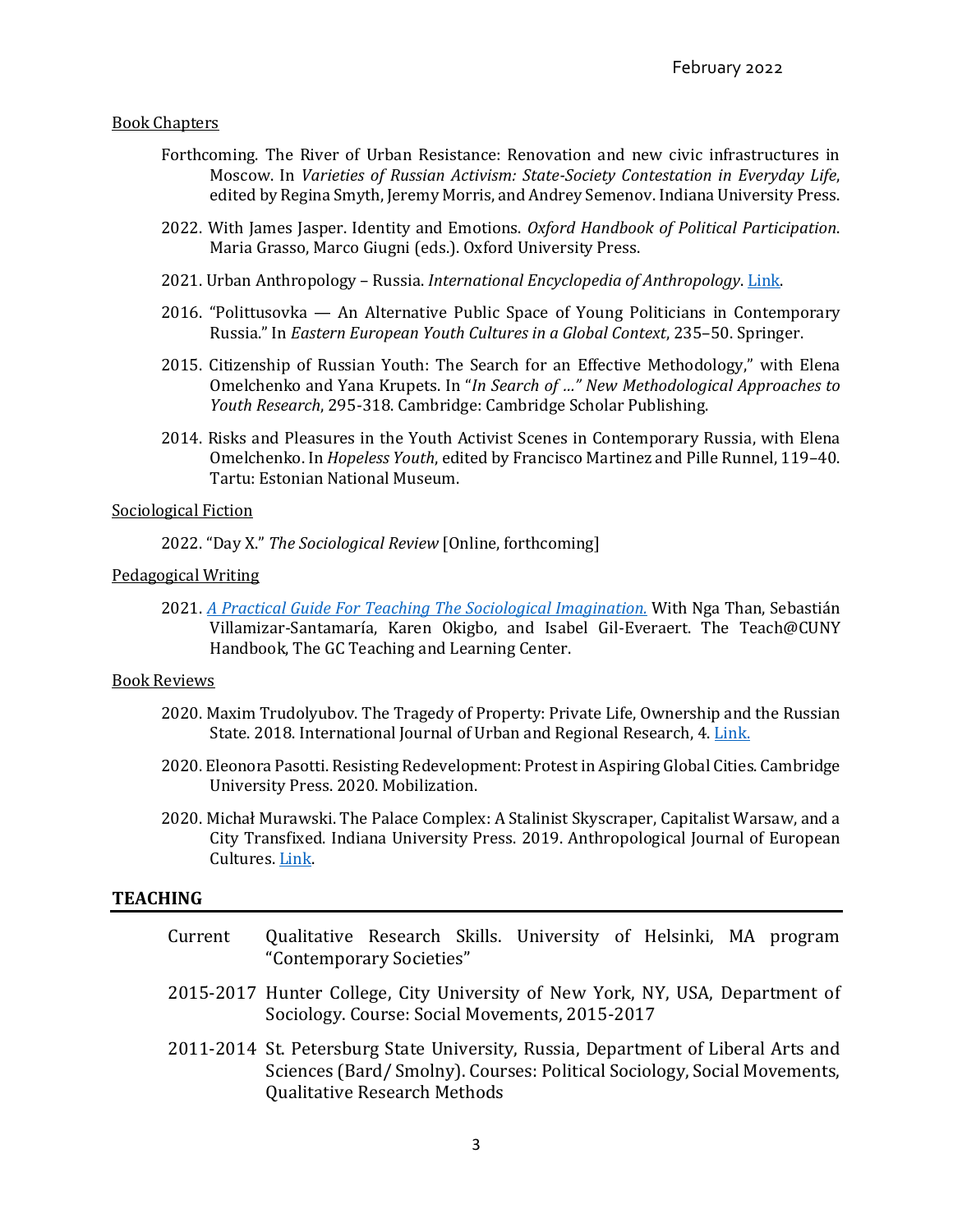2008-2014 National Research University – Higher School of Economics in Saint Petersburg, Russia, Department of Sociology. Courses: Urban Sociology, Sociology of Consumption, Cultures of Consumption

## **THESIS SUPERVISION**

Master program "Contemporary Societies" (University of Helsinki), Master program "Urban and Spatial Planning" (University of Helsinki)

## **PEDAGOCICAL TRAINING**

- 2021. University Pedagogy 1 Certificate "Learning in Higher Education" at the University of Helsinki (5 cr)
- 2018-2020 Writing Across the Curriculum (fellowship program to support writing as a pedagogical tool), City University of New York, Lehman College

## **RESEARCH EXPERIENCE**

- 2018- 2021 Co-PI. Russian Science Foundation grant (RSF № 18-78-10054) "Mechanisms of interests coordination in the urban development processes," PI: Elena Tykanova.
- 2016 Research Assistant. Community Needs Assessment, Community Board 6, Brooklyn, New York. Project Leader: Prof. Mary Lutz, City College, CUNY.
- 2011-2014 Researcher. MYPLACE: Memory, Youth, Political Legacy, and Civic Engagement. Funded by the European Commission Seventh Framework Programme (FP7). Project Leader: Hilary Pilkington, Warwick University, UK.
- 2012-2013 Researcher. Youth Citizenship. Funded by the Basic Research Programme of the Higher School of Economics (HSE). Project Leader: Elena Omelchenko, HSE, Russia.
- 2011-2012 Researcher. Youth Solidarities in Global and Local Context. Funded by the Basic Research Programme of the Higher School of Economics. Project Leader: Elena Omelchenko, HSE, Russia.

## **CONFERENCE ACTIVITY/ PARTICIPATION**

**Panels Organized** Conferences of the ISA Research Committee 21 (RC21) (2017, 2019)

**Papers Presented** Conferences of the ISA Research Committee 21 (RC21) (2011, 2013, 2021); Association of Slavic, Eastern European and Eurasian Studies (ASEEES) (2016, 2019); American Sociological Association (2019); Eastern Sociological Society (2015)

ISA World Congress (2018)

#### **Invited talks**

2021 "Arenas of co-creation" at the SPARCS webinar: "Citizen engagement in public-private partnerships for sustainable transition," November 19, 2021.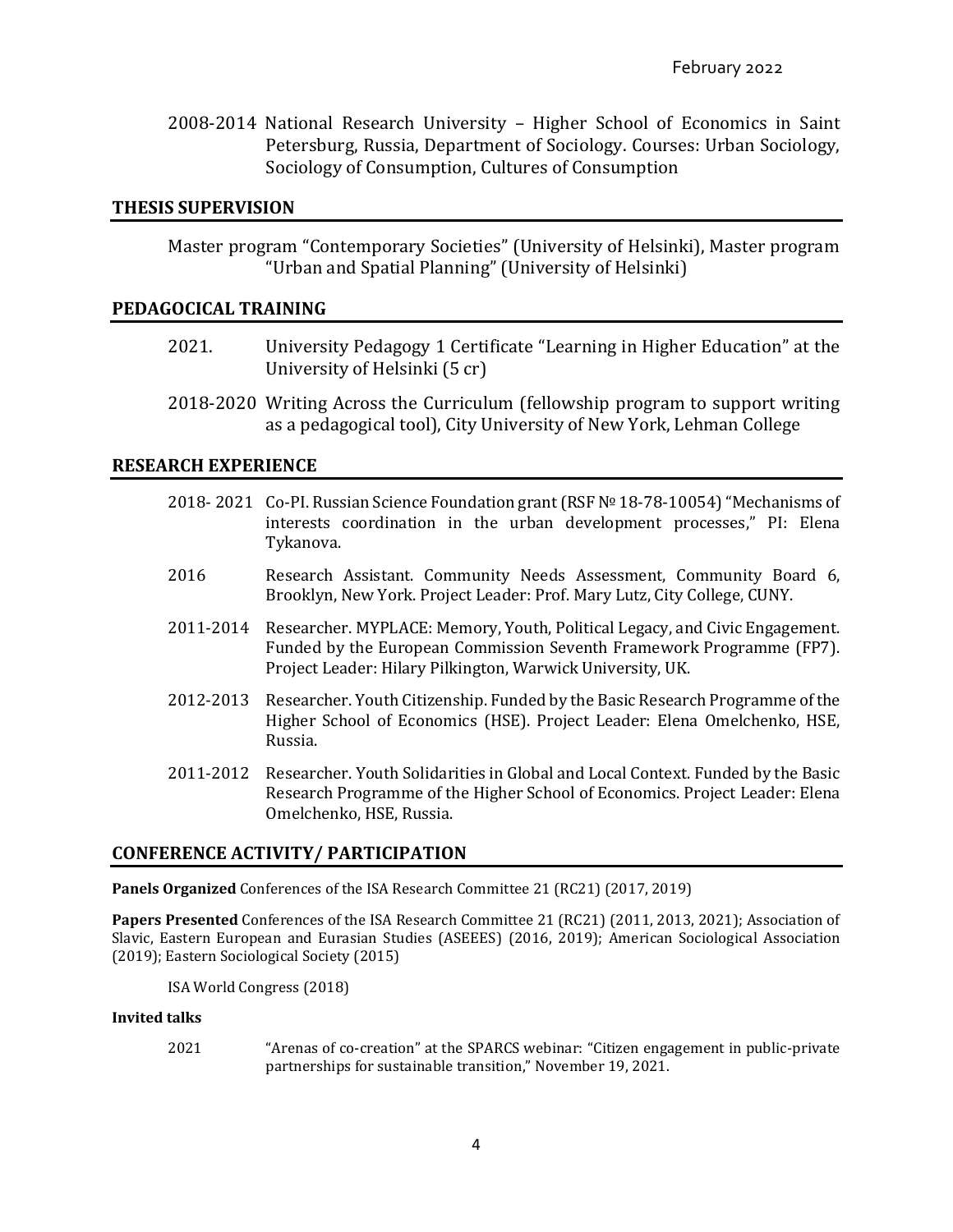| 2021 | "Civic engagement and Political Cultures," at Cultura Foundation (Helsinki). October 30,<br>2021.                                                                                               |
|------|-------------------------------------------------------------------------------------------------------------------------------------------------------------------------------------------------|
| 2021 | "Urban activism and urban mobilizations in Russia: The Housing Renovation Program<br>in Moscow," Institute for European Urban Studies, Bauhaus University Weimar,<br>Germany. December 7, 2021. |
| 2018 | "The Housing Question: The way we live now:" Public lecture, New Holland Lectorium<br>in Social Sciences, St. Petersburg, Russia, June 8, 2018. YouTube.                                        |

## **PUBLIC SOCIOLOGY**

#### **Writing:**

[Civic Participation in Urban Development](https://urbanacademy.fi/wp-content/uploads/2020/11/anna_zhelnina_civic_participation_in_urban_development-6.pdf). Urbaria Summaries Series 2020/8. ISSN 2670-2363.

[Urbaner Aktivismus in Russland: »gewöhnliche« Bürger:innen, erfahrene Aktivist:innen und Gründe](https://www.laender-analysen.de/russland-analysen/399/urbaner-aktivismus-in-russland/)  [für vorsichtigen Optimismus.](https://www.laender-analysen.de/russland-analysen/399/urbaner-aktivismus-in-russland/) Russland-Analysen, Ausgabe 399, 09.03.2021. doi: 10.31205/ra.399.02

[What do the latest studies tell us about political views among young people in Russia?](https://thequestion.com/questions/243703/what-do-the-latest-studies-tell-us-about-political-views-among-young-people-in-russia) *"The Question*," 2017.

[Fortress Under Siege: Moscow's Renovation;](https://republic.ru/posts/85953) "*Republic*" (in Russian), 2017.

[Mortgage Ghettos](https://republic.ru/posts/84461); "*Republic*" (in Russian), 2017.

[Social Movements Research in Russia: Sociology of the ignored activism](http://cbsm-asa.org/2015/05/social-movements-research-in-russia-sociology-of-the-ignored-activism/); "*Critical Mass*," Bulletin of the Collective Behavior and Social Movements Section of the American Sociological Association, 2015.

#### **Other:**

Hosting for the New Books Network podcast. [Host profile.](https://newbooksnetwork.com/hosts/profile/5935d57f-a820-41ab-85dd-08a75379c54c)

## **RESEARCH INTERESTS**

Social Movements, Political Sociology, Urban Sociology, Qualitative Methods

#### **ORGANIZATIONAL MEMBERSHIP**

International Sociological Association (ISA): Research Committee 21 "Urban and Regional Development" (RC21), Board Member

American Sociological Association (ASA): Community and Urban Sociology, Collective Behavior and Social Movements

Association for Slavic, East European, & Eurasian Studies (ASEEES)

European Sociological Association (ESA)

British Sociological Association (BSA)

#### **SERVICE**

Reviewer for: American Sociological Review, Antipode, Journal of Housing and the Built Environment, Land Use Policy, Mobilization, Social Problems, Sociological Forum, Space and Culture, Symbolic Interaction